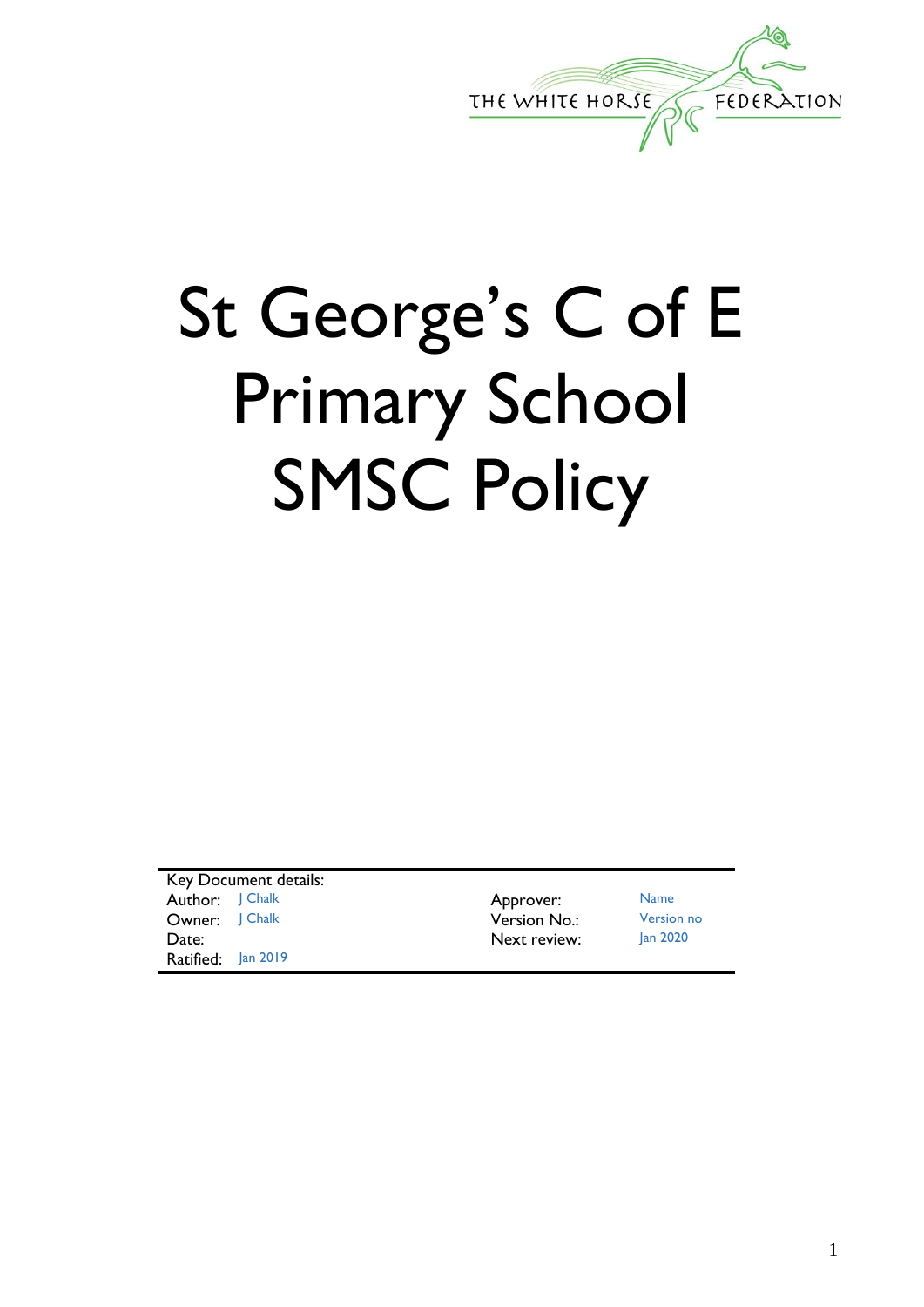## **St George's Church of England Primary School Spiritual, Moral, Social and Cultural Policy**

*St George's Church of England Primary School - supporting each other to courageously flourish within our community, armed with our shield of Christian values.* 

#### *Be Kind. Be Compassionate. Be Forgiving.*

## **Guidelines**

All curriculum areas have a contribution to make to the child's spiritual, moral, social and cultural development and opportunities for this will be planned in each area of the curriculum.

Christian spirituality and Christian values and principles will be explored in all curriculum areas, especially in RE and Collective Worship, but the integrity and spirituality of pupils from other faith backgrounds will be respected and explored. The diversity of spiritual traditions will be recognised, and pupils will be given access to alternative views.

All adults will model and promote expected behaviour, treating all people as unique and valuable individuals and showing (Christian) love and respect for pupils and their families.

The school community will be a place where pupils can find acceptance for themselves as unique individuals and where forgiveness and the opportunity to start again is fundamental to the ethos of the school.

Pupils should learn to differentiate between right and wrong in as far as their actions affect other people. They will be encouraged to value themselves and others.

Pupils should understand the need for rules and the need to abide by rules for the good of everyone. School and classroom rules should reflect, reiterate, promote and reward acceptable behaviour and provide opportunities to celebrate pupils' work and achievements.

All curriculum areas should seek to use illustrations and examples drawn from as wide a range of cultural contexts as possible. This will be reflected in teacher's planning and purchasing decisions.

## **General Aims**

- To ensure that everyone connected with the school is aware of our values and principles.
- To ensure a consistent approach to the delivery of SMSC issues through the curriculum and the general life of the school.
- To ensure that a pupil's education is set within a context that is meaningful and appropriate to their age, aptitude and background.
- To ensure that pupils know what is expected of them and why.
- To give each pupil a range of opportunities to reflect upon and discuss their beliefs, feelings and responses to personal experience.
- To enable pupils to develop an understanding of their individual and group identity.
- To enable pupils to begin to develop an understanding of their social and cultural environment and an appreciation of the many cultures that now enrich our society.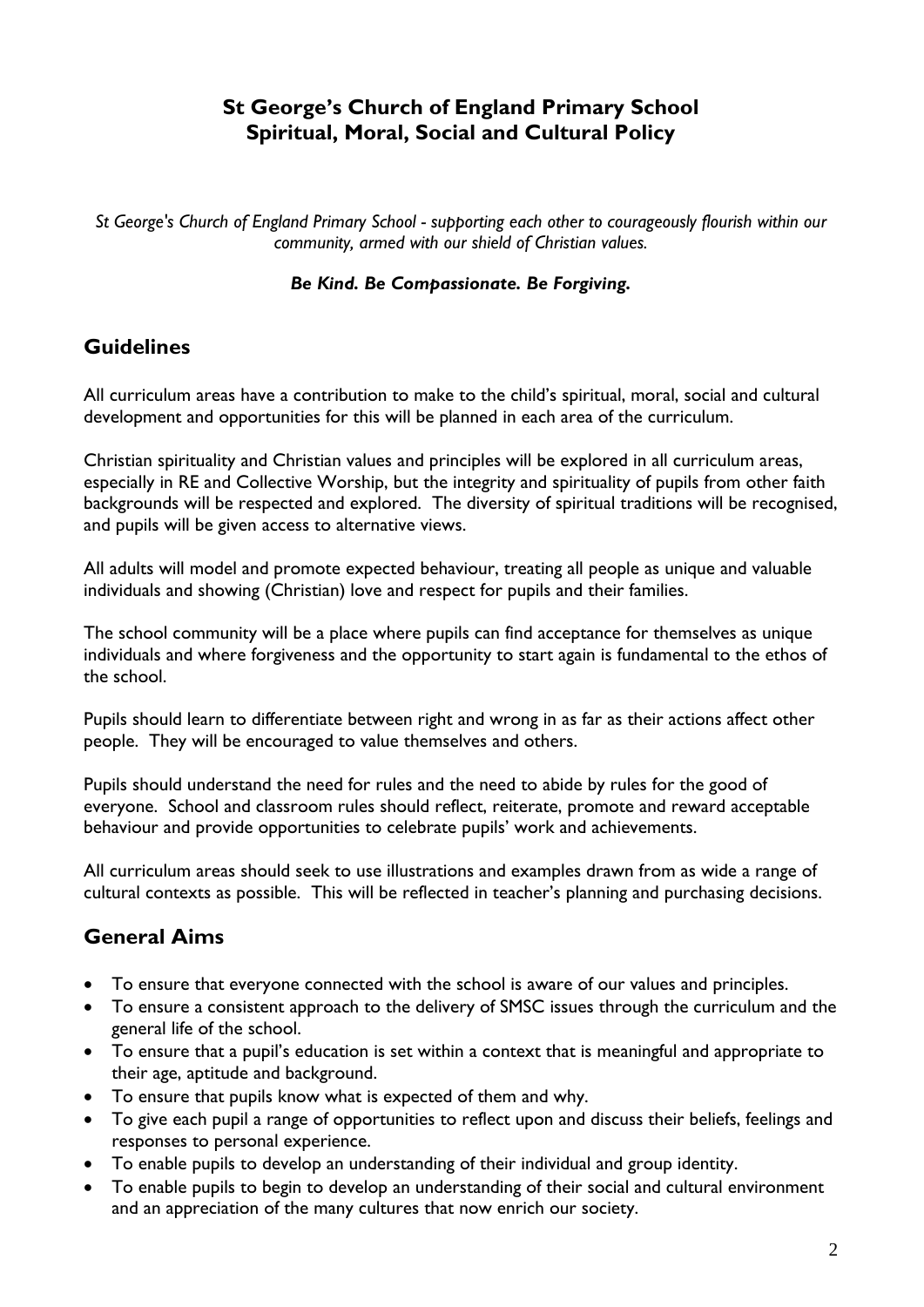To give each pupil the opportunity to explore social and moral issues, and develop a sense of social and moral responsibility

#### Spiritual Development

*As a school we aim to provide learning opportunities that will enable pupils to:*

- Sustain their self-esteem in their learning experience.
- Develop their capacity for critical and independent thought.
- Foster their emotional life and express their feelings
- Experience moments of stillness and reflection.
- Discuss their beliefs, feelings, values and responses to personal experiences.
- Form and maintain worthwhile and satisfying relationships
- Reflect on, consider and celebrate the wonders and mysteries of life.

#### Moral Development

*As a school we aim to provide learning opportunities that will enable pupils to:*

- Recognise the unique value of each individual.
- Recognise the challenge of Jesus' teaching.
- Listen and respond appropriately to the views of others.
- Gain the confidence to cope with setbacks and learn from mistakes.
- Take initiative and act responsibly with consideration for others.
- Distinguish between right and wrong.
- Show respect for the environment.
- Make informed and independent judgements.

#### Social Development

*As a school we aim to promote opportunities that will enable pupils to:*

- Develop an understanding of their individual and group identity.
- Learn about service in the school and wider community.
- Begin to understand the Christian imperative for social justice and a concern for the disadvantaged.

#### Cultural Development

*As a school we aim to promote opportunities that will enable pupils to:*

- Recognise the value and richness of cultural diversity in Britain, and how these influenced individuals and society.
- Recognise Christianity as a world-wide faith.
- Develop an understanding of their social and cultural environment.
- Develop an understanding of Britain's local, national, European, Commonwealth and global dimensions.

## **Teaching and Organisation**

Development in SMSC will take place across all curriculum areas, within activities that encourage pupils to recognise the spiritual dimension of their learning, reflect on the significance of what they are learning, and to recognise any challenges that there may be to their own attitude and lifestyle.

All curriculum areas should seek illustrations and examples drawn from as wide a range of cultural contexts as possible.

*Class discussions and circle time will give pupils opportunities to:*

Talk about personal experiences and feelings.